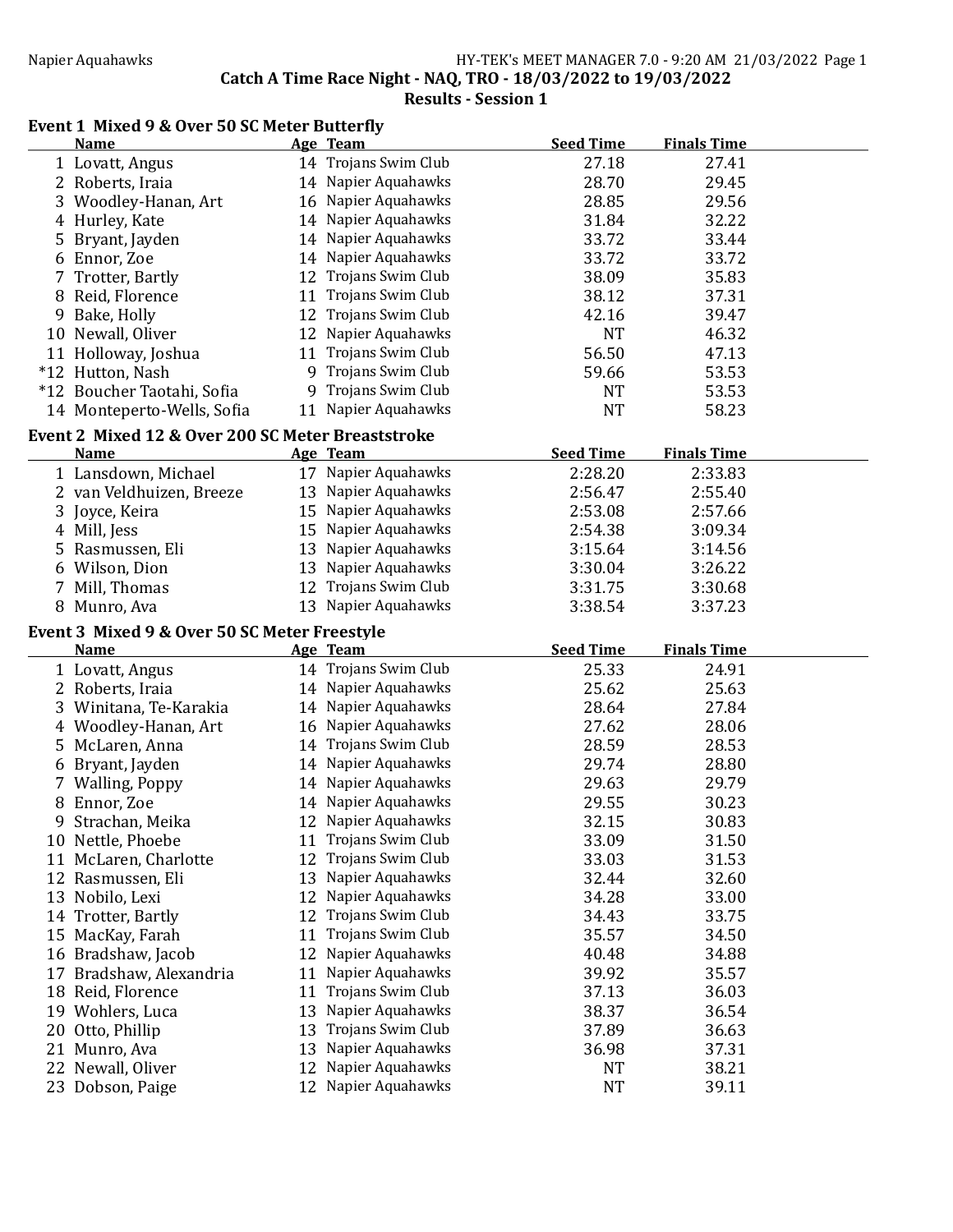Catch A Time Race Night - NAQ, TRO - 18/03/2022 to 19/03/2022

Results - Session 1

## (Event 3 Mixed 9 & Over 50 SC Meter Freestyle)

|       | <b>Name</b>                                     |    | Age Team             | <b>Seed Time</b> | <b>Finals Time</b> |  |
|-------|-------------------------------------------------|----|----------------------|------------------|--------------------|--|
|       | 24 Singh, Tarandeep                             |    | 11 Napier Aquahawks  | 44.00            | 39.43              |  |
|       | 25 Mill, Emma                                   |    | 10 Trojans Swim Club | 43.00            | 39.73              |  |
|       | 26 Wairama, Eli                                 | 10 | Napier Aquahawks     | 41.00            | 40.28              |  |
|       | 27 Holloway, Joshua                             |    | 11 Trojans Swim Club | 43.21            | 40.41              |  |
|       | 28 Marshall, Theo                               |    | 11 Trojans Swim Club | 46.46            | 40.68              |  |
|       | 29 Monteperto-Wells, Sofia                      |    | 11 Napier Aquahawks  | 43.18            | 40.93              |  |
|       | 30 Boucher Taotahi, Sofia                       |    | 9 Trojans Swim Club  | 45.50            | 40.98              |  |
|       | 31 Plunket, Linnea                              |    | 11 Trojans Swim Club | 43.65            | 41.05              |  |
|       | 32 Evans, Holly                                 |    | 10 Napier Aquahawks  | <b>NT</b>        | 43.03              |  |
|       | 33 Gerdes, Grace                                |    | 10 Napier Aquahawks  | <b>NT</b>        | 44.82              |  |
|       | 34 Lunn, Hannah                                 |    | 12 Napier Aquahawks  | <b>NT</b>        | 45.58              |  |
|       | 35 Barber, Clara                                |    | 9 Napier Aquahawks   | <b>NT</b>        | 55.87              |  |
|       | Event 5 Mixed 12 & Over 200 SC Meter Backstroke |    |                      |                  |                    |  |
|       | <b>Name</b>                                     |    | Age Team             | <b>Seed Time</b> | <b>Finals Time</b> |  |
|       | 1 Lansdown, Michael                             |    | 17 Napier Aquahawks  | 2:11.64          | 2:15.79            |  |
|       | 2 Hurley, Kate                                  |    | 14 Napier Aquahawks  | <b>NT</b>        | 2:31.88            |  |
|       | 3 McLaren, Anna                                 |    | 14 Trojans Swim Club | 2:28.03          | 2:34.81            |  |
|       | 4 McLaren, Charlotte                            |    | 12 Trojans Swim Club | 2:51.82          | 2:46.31            |  |
|       | 5 Skidmore, Sam                                 |    | 12 Napier Aquahawks  | 2:43.93          | 2:46.81            |  |
|       | 6 Mitchell, Ella                                |    | 13 Napier Aquahawks  | 2:54.31          | 2:49.75            |  |
|       | Event 6 Mixed 9 & Over 50 SC Meter Backstroke   |    |                      |                  |                    |  |
|       | <b>Name</b>                                     |    | Age Team             | <b>Seed Time</b> | <b>Finals Time</b> |  |
|       | 1 Lovatt, Angus                                 |    | 14 Trojans Swim Club | 28.67            | 29.17              |  |
|       | 2 McLaren, Kate                                 |    | 14 Trojans Swim Club | 32.46            | 33.35              |  |
|       | 3 Hurley, Kate                                  |    | 14 Napier Aquahawks  | 32.56            | 34.44              |  |
| 4     | Mill, Georgia                                   |    | 13 Trojans Swim Club | 35.82            | 34.87              |  |
|       | 5 Strachan, Meika                               |    | 12 Napier Aquahawks  | 36.13            | 35.48              |  |
|       | 6 Bryant, Jayden                                |    | 14 Napier Aquahawks  | 35.68            | 35.76              |  |
|       | 7 Reid, Allegra                                 |    | 14 Trojans Swim Club | 37.43            | 35.98              |  |
|       | 8 Onuma, Alisa                                  |    | 16 Napier Aquahawks  | 34.17            | 36.44              |  |
| 9     | Nettle, Phoebe                                  |    | 11 Trojans Swim Club | 41.79            | 37.76              |  |
|       | 10 Trotter, Bartly                              |    | 12 Trojans Swim Club | 38.09            | 38.18              |  |
|       | 11 Wohlers, Luca                                |    | 13 Napier Aquahawks  | 43.03            | 42.02              |  |
|       | 12 Barber, Matilde                              |    | 12 Napier Aquahawks  | 43.25            | 42.16              |  |
|       | 13 Mill, Thomas                                 |    | 12 Trojans Swim Club | 41.22            | 42.87              |  |
|       | 14 Bradshaw, Jacob                              |    | 12 Napier Aquahawks  | 47.39            | 44.09              |  |
|       | 15 Wairama, Eli                                 | 10 | Napier Aquahawks     | <b>NT</b>        | 44.53              |  |
|       | 16 Mill, Emma                                   | 10 | Trojans Swim Club    | 46.48            | 45.10              |  |
|       | 17 Wilson, Dion                                 | 13 | Napier Aquahawks     | 48.39            | 45.44              |  |
| $*18$ | Singh, Tarandeep                                | 11 | Napier Aquahawks     | 46.80            | 45.69              |  |
|       | *18 Bradshaw, Alexandria                        | 11 | Napier Aquahawks     | 46.63            | 45.69              |  |
| 20    | Otto, Phillip                                   | 13 | Trojans Swim Club    | 49.28            | 46.25              |  |
| 21    | Newall, Oliver                                  | 12 | Napier Aquahawks     | <b>NT</b>        | 47.01              |  |
|       | 22 Holloway, Joshua                             | 11 | Trojans Swim Club    | 47.21            | 47.13              |  |
| 23    | Monteperto-Wells, Sofia                         | 11 | Napier Aquahawks     | 53.83            | 47.28              |  |
|       | 24 Hutton, Nash                                 | 9  | Trojans Swim Club    | 52.16            | 49.46              |  |
|       | 25 Evans, Holly                                 | 10 | Napier Aquahawks     | <b>NT</b>        | 50.32              |  |
|       | 26 Marshall, Theo                               | 11 | Trojans Swim Club    | 55.30            | 51.53              |  |
|       | 27 Plunket, Linnea                              | 11 | Trojans Swim Club    | 52.87            | 52.24              |  |
|       | 28 Boucher Taotahi, Sofia                       | 9  | Trojans Swim Club    | <b>NT</b>        | 53.65              |  |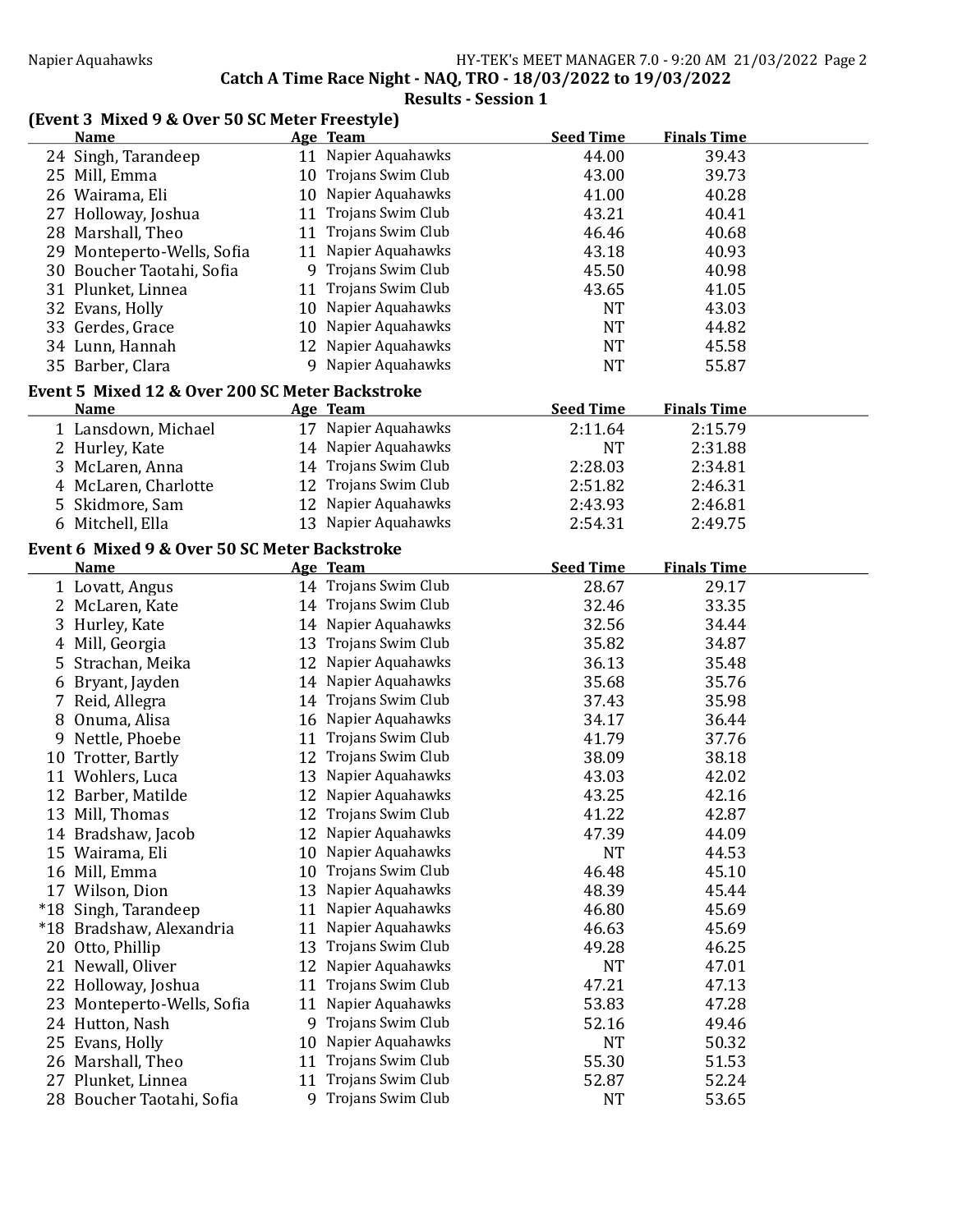Catch A Time Race Night - NAQ, TRO - 18/03/2022 to 19/03/2022

Results - Session 1

|    | (Event 6 Mixed 9 & Over 50 SC Meter Backstroke)  |    |                      |                  |                    |  |
|----|--------------------------------------------------|----|----------------------|------------------|--------------------|--|
|    | <b>Name</b>                                      |    | Age Team             | <b>Seed Time</b> | <b>Finals Time</b> |  |
|    | 29 Gerdes, Grace                                 |    | 10 Napier Aquahawks  | <b>NT</b>        | 58.63              |  |
|    | 30 Barber, Clara                                 |    | 9 Napier Aquahawks   | <b>NT</b>        | 59.22              |  |
|    | Event 7 Mixed 12 & Over 200 SC Meter Butterfly   |    |                      |                  |                    |  |
|    | <b>Name</b>                                      |    | Age Team             | <b>Seed Time</b> | <b>Finals Time</b> |  |
|    | 1 Woodley-Hanan, Art                             |    | 16 Napier Aquahawks  | 2:26.07          | 2:33.32            |  |
|    | 2 McLaren, Kate                                  |    | 14 Trojans Swim Club | 2:35.46          | 2:38.53            |  |
|    | Event 8 Mixed 9 & Over 100 SC Meter IM           |    |                      |                  |                    |  |
|    | <b>Name</b>                                      |    | Age Team             | <b>Seed Time</b> | <b>Finals Time</b> |  |
|    | 1 Woodley-Hanan, Art                             |    | 16 Napier Aquahawks  | 1:13.81          | 1:12.83            |  |
|    | 2 Winitana, Te-Karakia                           |    | 14 Napier Aquahawks  | 1:12.50          | 1:13.68            |  |
|    | 3 Wairama, Addy                                  |    | 11 Napier Aquahawks  | 1:12.47          | 1:14.28            |  |
|    | 4 Nettle, Phoebe                                 |    | 11 Trojans Swim Club | 1:22.94          | 1:20.60            |  |
|    | 5 Strachan, Meika                                |    | 12 Napier Aquahawks  | 1:32.60          | 1:20.74            |  |
|    | 6 Reid, Allegra                                  |    | 14 Trojans Swim Club | 1:23.97          | 1:20.78            |  |
| 7  | Onuma, Alisa                                     |    | 16 Napier Aquahawks  | 1:17.09          | 1:21.36            |  |
|    | 8 Trotter, Bartly                                |    | 12 Trojans Swim Club | 1:23.60          | 1:23.04            |  |
| 9  | MacKay, Farah                                    |    | 11 Trojans Swim Club | 1:23.91          | 1:23.16            |  |
|    | 10 Mitchell, Ella                                |    | 13 Napier Aquahawks  | 1:29.19          | 1:25.40            |  |
|    | 11 Reid, Florence                                |    | 11 Trojans Swim Club | 1:31.20          | 1:27.66            |  |
|    | 12 Nobilo, Lexi                                  |    | 12 Napier Aquahawks  | 1:31.59          | 1:27.73            |  |
|    | 13 Bake, Holly                                   | 12 | Trojans Swim Club    | 1:39.58          | 1:32.59            |  |
|    | 14 Barber, Matilde                               | 12 | Napier Aquahawks     | 1:30.57          | 1:33.13            |  |
|    | 15 Dobson, Paige                                 |    | 12 Napier Aquahawks  | <b>NT</b>        | 1:38.71            |  |
|    | 16 Bradshaw, Alexandria                          |    | 11 Napier Aquahawks  | 1:41.15          | 1:40.43            |  |
|    | 17 Singh, Tarandeep                              |    | 11 Napier Aquahawks  | <b>NT</b>        | 1:40.55            |  |
|    | 18 Hutton, Nash                                  |    | 9 Trojans Swim Club  | 1:50.29          | 1:43.31            |  |
|    | 19 Holloway, Joshua                              | 11 | Trojans Swim Club    | 1:52.35          | 1:44.51            |  |
|    | 20 Mill, Emma                                    |    | 10 Trojans Swim Club | 1:45.59          | 1:46.63            |  |
|    | 21 Boucher Taotahi, Sofia                        |    | 9 Trojans Swim Club  | 1:51.03          | 1:48.82            |  |
| 22 | Monteperto-Wells, Sofia                          | 11 | Napier Aquahawks     | <b>NT</b>        | 1:52.55            |  |
|    | 23 Plunket, Linnea                               |    | 11 Trojans Swim Club | 1:55.45          | 1:54.10            |  |
|    | 24 Evans, Holly                                  |    | 10 Napier Aquahawks  | <b>NT</b>        | 2:03.75            |  |
|    |                                                  |    |                      |                  |                    |  |
|    | Event 9 Mixed 12 & Over 200 SC Meter Freestyle   |    |                      |                  |                    |  |
|    | <b>Name</b>                                      |    | Age Team             | <b>Seed Time</b> | <b>Finals Time</b> |  |
|    | 1 Rasmussen, Eli                                 |    | 13 Napier Aquahawks  | 2:29.37          | 2:33.93            |  |
|    | 2 Wohlers, Luca                                  | 13 | Napier Aquahawks     | 2:51.82          | 2:50.00            |  |
| 3  | Munro, Ava                                       | 13 | Napier Aquahawks     | 2:51.82          | 2:51.56            |  |
|    | 4 Barber, Matilde                                |    | 12 Napier Aquahawks  | 2:58.11          | 2:57.16            |  |
|    | Event 10 Mixed 12 & Over 100 SC Meter Backstroke |    |                      |                  |                    |  |
|    | <b>Name</b>                                      |    | Age Team             | <b>Seed Time</b> | <b>Finals Time</b> |  |
|    | 1 McLaren, Anna                                  |    | 14 Trojans Swim Club | 1:08.69          | 1:09.27            |  |
|    | 2 Ennor, Zoe                                     |    | 14 Napier Aquahawks  | 1:07.07          | 1:09.79            |  |
|    | 3 Hurley, Kate                                   |    | 14 Napier Aquahawks  | 1:12.67          | 1:13.75            |  |
|    | 4 Skidmore, Sam                                  | 12 | Napier Aquahawks     | 1:15.16          | 1:14.86            |  |
| 5  | Mill, Georgia                                    | 13 | Trojans Swim Club    | 1:17.12          | 1:15.18            |  |
| 6  | Onuma, Alisa                                     | 16 | Napier Aquahawks     | 1:14.03          | 1:17.03            |  |
| 7  | Bryant, Jayden                                   | 14 | Napier Aquahawks     | 1:19.93          | 1:17.92            |  |
| 8  | McLaren, Charlotte                               | 12 | Trojans Swim Club    | 1:20.45          | 1:19.11            |  |
| 9  | Strachan, Meika                                  | 12 | Napier Aquahawks     | 1:17.88          | 1:19.45            |  |